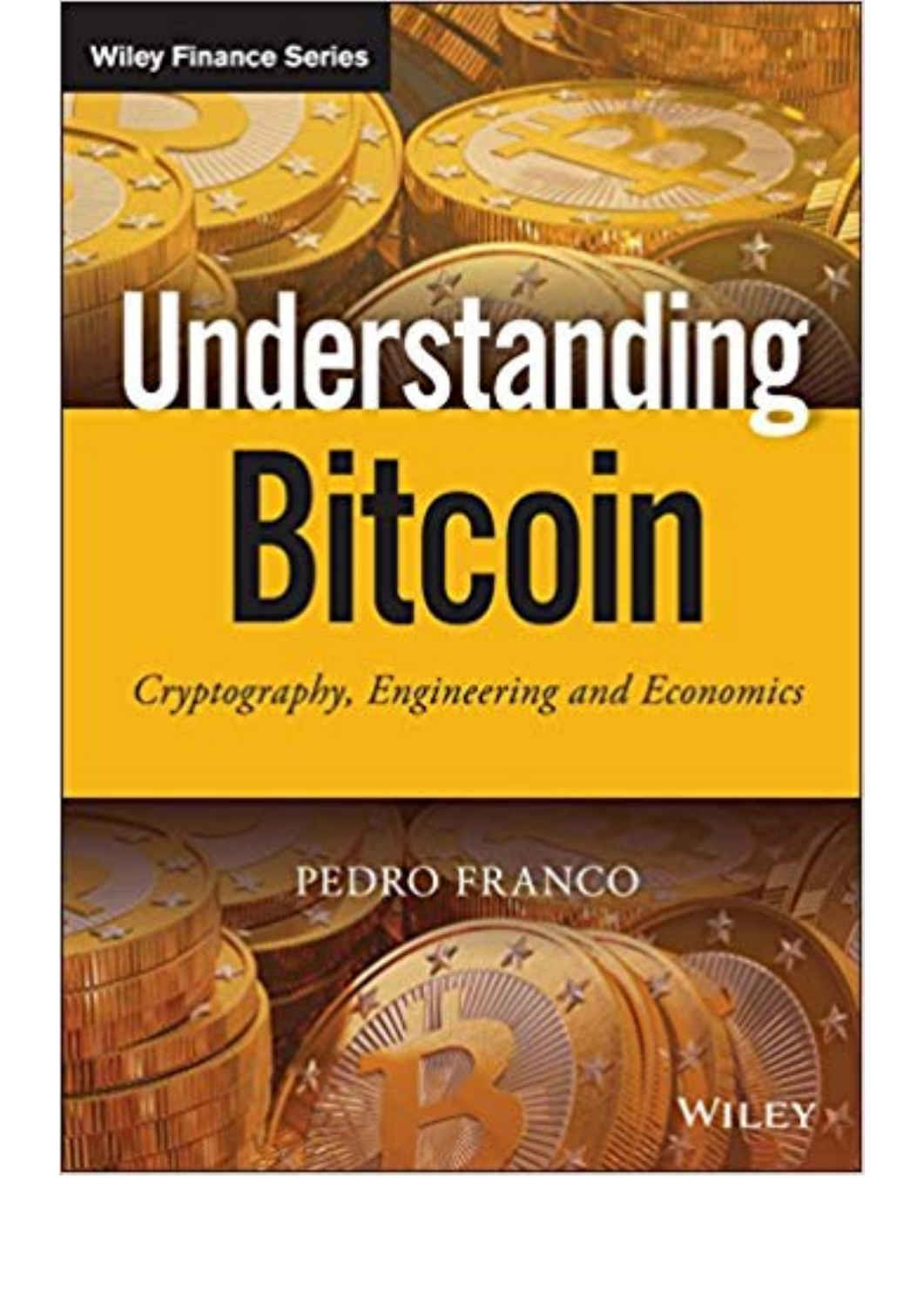*Pedro Franco*

**Understanding Bitcoin: Cryptography, Engineering and Economics (The Wiley Finance Series)**

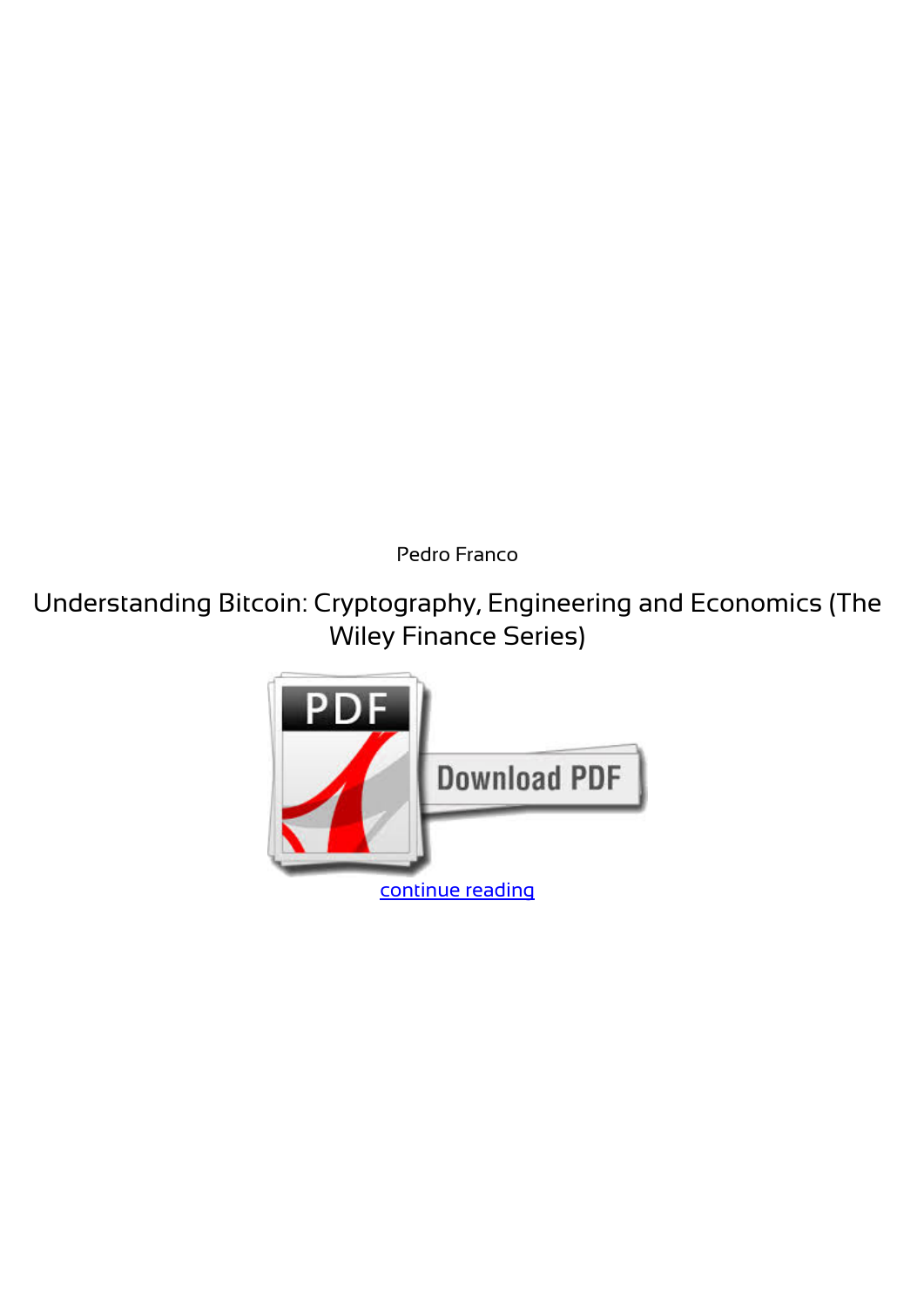Discover Bitcoin, the cryptocurrency that has the financing worldbuzzing Bitcoin is arguably one of the primary developments in financesince the introduction of fiat currency. With UnderstandingBitcoin, expert author Pedro Franco provides financeprofessionals with a total technical guide and resource to thecryptography, engineering and financial development of Bitcoin andother cryptocurrencies. This vital resource evaluations Bitcoin from the broaderperspective of digital currencies and explores historic attemptsat cryptographic currencies.This authoritative text offers a step-by-step description ofhow Bitcoin works, starting with public key cryptography and movingon to describe transaction processing, the blockchain and miningtechnologies. This extensive, yet available workfully explores the helping financial realities and technologicaladvances of Bitcoin, and presents negative and positive argumentsfrom various economic schools regarding its continuedviability.Understand how Bitcoin works, and the technology behind itDelve into the economics of Bitcoin, and its own effect on thefinancial industryDiscover alt-coins and other available cryptocurrenciesExplore the ideas behind Bitcoin 2. it's today's approach to the secure transfer ofvalue using cryptography. This publication is an in depth guide from what itis, how it works, and how it simply may jumpstart a switch in the waydigital worth adjustments hands. Bitcoin is, after all, not only adigital currency; To fullyunderstand this innovative technology, UnderstandingBitcoin can be a uniquely complete, reader-friendly lead.0 technologiesLearn transaction protocols, micropayment stations, atomiccross-chain trading, and moreBitcoin challenges the essential assumption under which the currentfinancial system rests: that currencies are issued by centralgovernments, and their supply is managed by central banking institutions.



[continue reading](http://bit.ly/2Tge8Fv)

Five Stars Very detailed reserve and good for anyone wanting a simple understanding of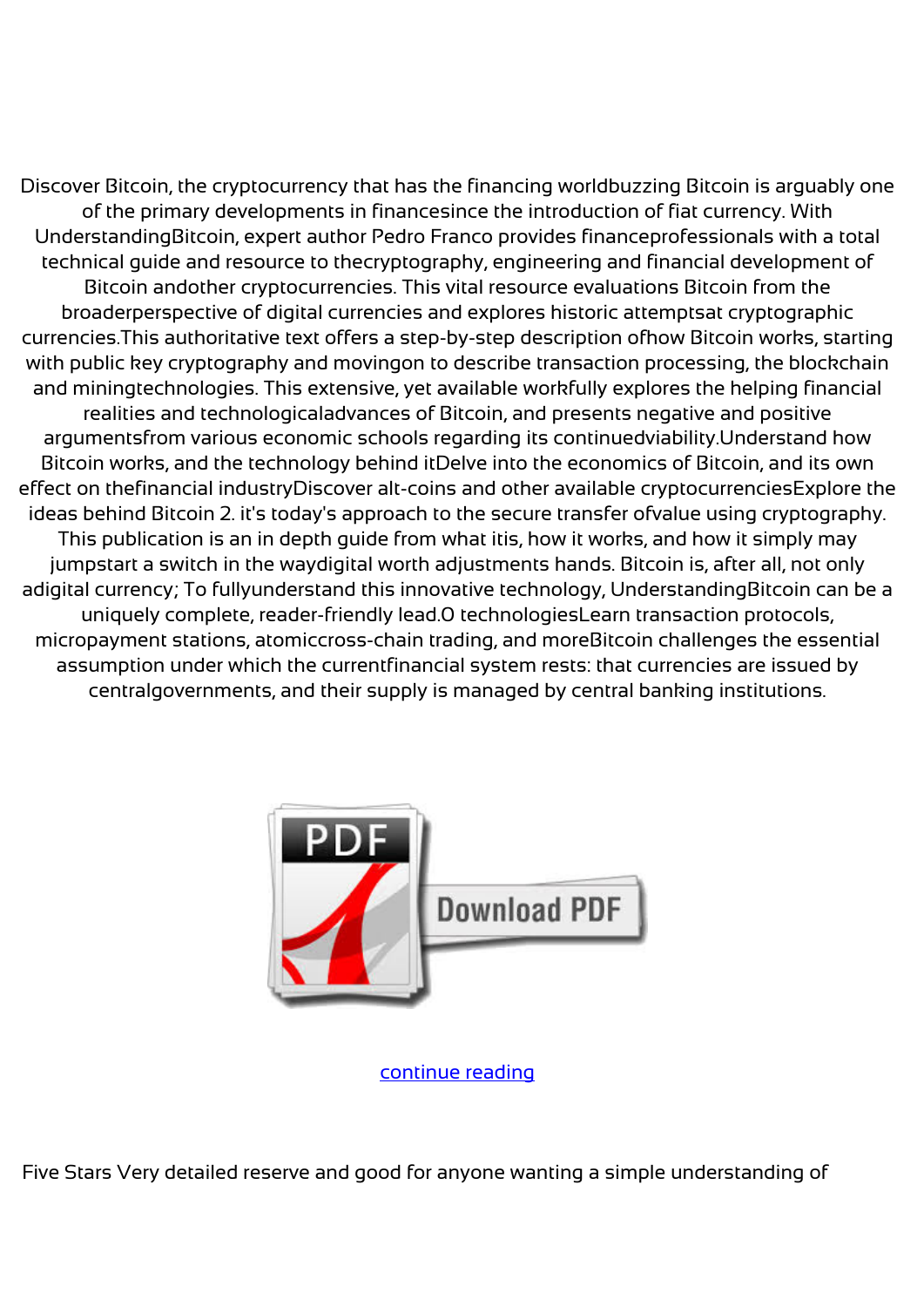cryptocurreny. The sceptical look at he is talking about is driven by several problems. It spells out the cryptography in simple terms, and provides great diagrams. Five Stars It is very comprehensive with technical details atlanta divorce attorneys aspect. whatever. This is actually the first book I've encountered that appears to cover the technology of Bitcoin in sufficient fine detail to create it comprehensible.Alt-coins, which are forks in bitcoin's open source code, can now be created on dedicated websites with only a few clicks of the mouse, notes Franco. But in the regions in which we live, we bear with this turmoil since it may be the best game around. And even within areas using the same currency, large disparities in worth may appear.) In the Prologue he says (in an hypothetical conversation) that "Currencies have worth because of social convention..."Although nothing prevents an institution from practising fractional reserve banking with bitcoins, it is not obvious that users would favour this organization," he says.. The writer is equating goods and solutions with a "symbol" for debt - not the debt itself.He starts by looking at general public key encryption: using an algorithm to create a mathematically linked public-private keypair. Thus Bitcoin represents an ever growing apotheosis of encrypted protection.The mostly cited exemplory case of smart property is the car. The records themselves haven't any inherent worth. It is important to create this distinction from the get-go, else this whole business gets off on the wrong foot.Art has worth because of social convention (and the culture is quite small). Money, on the other hand, has value because it represents the products and services associated with a particular denomination of money. Money, by definition, is merely debt. Debt has worth because it represents readily available goods and solutions. It's the potential value of these goods and providers that provide money its worth. This is not the whim of some individuals: this is food, clothing, shelter, safety, etc. printing out bitcoin addresses and personal keys in some recoverable format and hiding them somewhere secure.Gox exchange, or the closure of Silk Road - formative occasions which had a seismic impact on the exchange worth of bitcoin. That is the transmitting of value on the internet, an inherently insecure channel, without the reliance on a trusted third party. All over the world, your debt of sovereign countries is manufactured available in the proper execution of their currency - dollars, euros, kroner, francs." Nothing at all could be further from the reality (excepting Bitcoin).To prevent two transactions from spending the same funds, the process decides that the valid transaction is the one which is time-stamped in the blockchain first. IF ONLY THE AUTHOR'S GRASP OF MONEY AND BANKING WERE EQUAL TO HIS KNOWLEDGE OF TECHNOLOGY! It simply so occurs that IOUs have been standardized in the modern world (ancient, aswell, as marks on clay tablets) as money in the form of dollars, euros, etc.There is survey of some alt-coins which have proposed interesting changes, either technical or even to the economics of bitcoin. The value that markets attribute to cash depends on perceived notions of the goods and services that who owns your debt can acquire, relative to the amount of "comparable" items and service that could be acquired by holding debts in another currency. For instance: the euro lately lost value in accordance with the dollar. One of the factors (besides speculation and fear) is that the product quality and quantity of goods and solutions that one could acquire by trading a dollar was perceived be greater (and more steady) than that of a euro.In the centre and soul of cash is the IOU. Actually the harshest critics of bitcoin the currency (instead of Bitcoin the process) would agree the technology provides legs, and then some.Storing personal keys offline can be highly recommended."He adds that it would have already been impossible to predict the importance of social networking in 1994, for instance, reminding all of us we are witnessing "the first round of applications in the cryptocurrencies ecosystem". It's all "money" (debt)., but the value inherent in those forms will still rely on the quality and amount of the goods and services that can be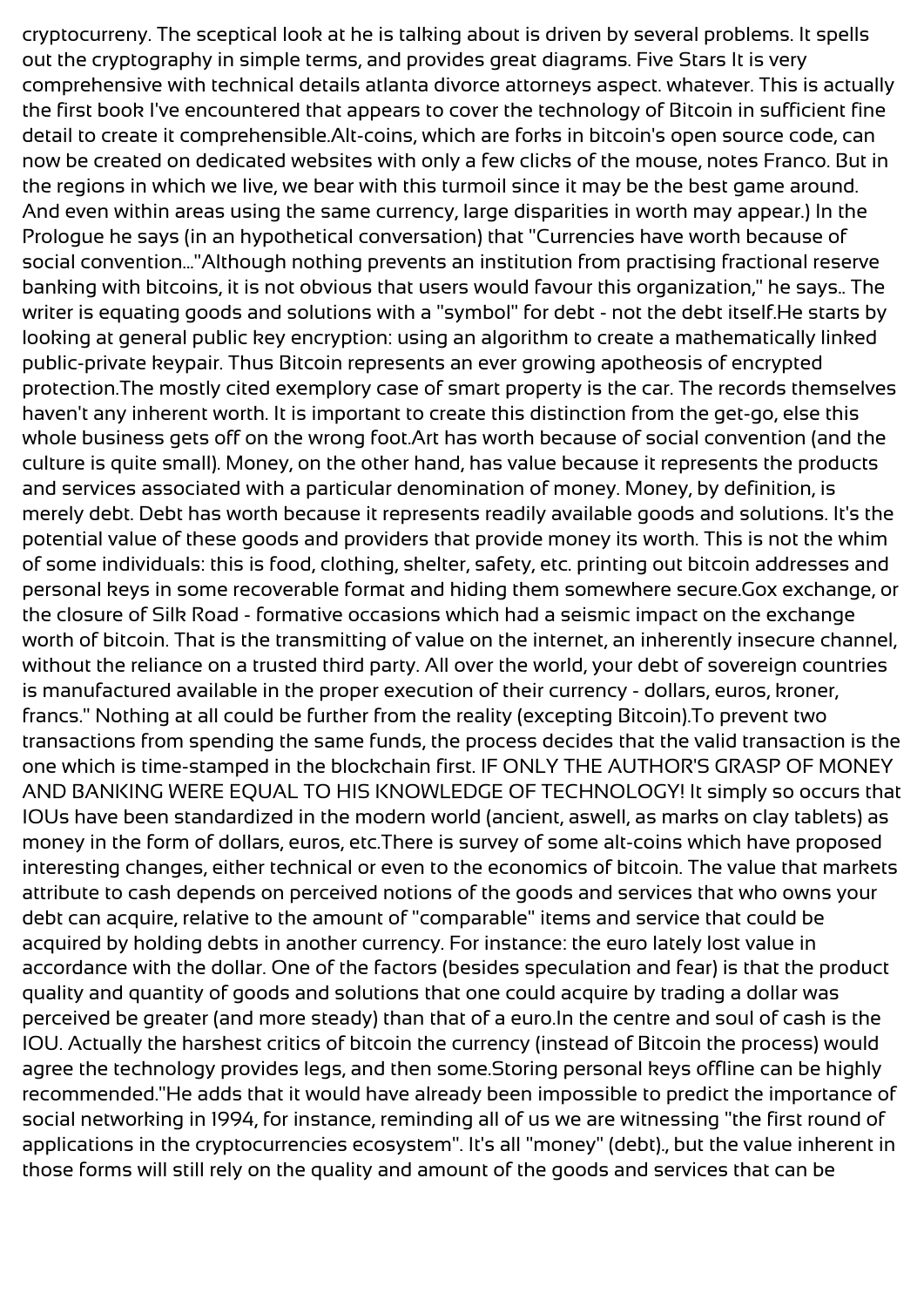obtained by trading that debt.One of the reasons the Eurozone is in such financial turmoil, is that there exists a disparity in the quality and quantity of goods and services which can be acquired in various regions. Consider of the difference in hotel accommodations from one country to the next and you may see my stage. Without naming brands, if the hotel accommodations in two countries "cost" the same, but the the real accommodations are far better in one than in the additional, then the worth of the euro in both of these regions is mismatched. Just how is the euro after that valued overall? Its value is usually diminished by the disparity, particularly if the "purchaser" doesn't know a priori what they'll be getting when they make the trade of debts - euros - for products and services.In conclusion, the worthiness of money depends upon the the perceived and generally accepted value of the goods and services that we can acquire with the debt instruments we own. He should know better. (Despite his rather amazing credentials in the financial markets. The brand new owner can open up the car and start the engine by signing a message along with his or her private key. It does not have any goods or services connected with it from any area of the world. through to the first released papers by Satoshi Nakamoto in 2008. Until the planet adopts the same monetary and banking system, and before entire human population of the world will be able to exchange similar goods and solutions, Bitcoin will be impossible to value. And I have not even begun a discussion of how complex the technology is normally to make it work. That is the subject of the book. It appears that the author's faith in technology exceeds his faith in markets. Now that is really scary.BTW: I purchased this book from Amazon. The actual fact that it is a verified purchase is not showing near the top of the review. It views a change of ownership has occurred and updates the public crucial of its owner accordingly. OK - only after I added this last declaration to my review did the "verified purchase" declaration appear. I guess that's what you call "floating acknowledgement." It's like paying your credit card bill on Friday, rather than having it credited until Monday. The most obvious future application of the will be using bitcoins to buy currency in international countries and therefore avoiding the charges/fees connected with travellers cheques. Do you suppose Bitcoin transactions could be organized to favor the creditor? Perhaps mining for block rewards reminds folks of scams like chain letters At the core of the scholarly book is a dissection of bitcoin's biggest achievement.To correctly value money in terms of the products and solutions it represents, is a problem that is solved by markets - the foreign exchange market in particular. Let's see, I need to borrow your plow for a couple of weeks, but at the end of the summertime I'll give you 50 bushels of grain in exchange. "Credit cards processors are good candidates to provide these services, leveraging their knowledge in dispute mediation," he says. Who owns the IOU is now absolve to trade his 50 bushels of "promised" grain for a new shed to be built next his barn, and the IOU ( the debt, the amount of money) passes into other hands.Franco's preface statements that a sceptical look at of Bitcoin could very well be the easiest to understand, which could be taken as a hint at the technical discussions that will follow. Five Stars Well written Not really a Bitcoin novice This book is a good introduction to Bitcoin. These compliance costs are ultimately passed onto customers. This they did, sending it viral. Added to this hype, is the truth that miners are paid in bitcoin for his or her work securing the public ledger of transactions.This self-generating design of remuneration, coupled with a wildly fluctuating exchange price, earned bitcoin a reputation among some as some kind of carefully wrought confidence trick. Perhaps mining for block rewards reminds people of scams like chain letters. After that there's Satoshi, bitcoin's nebulous mastermind, who also mined in regards to a million bitcoins in the early days.Doubts appeared to be confirmed by events just like the collapse of the Mt. One can misconstrue the worth of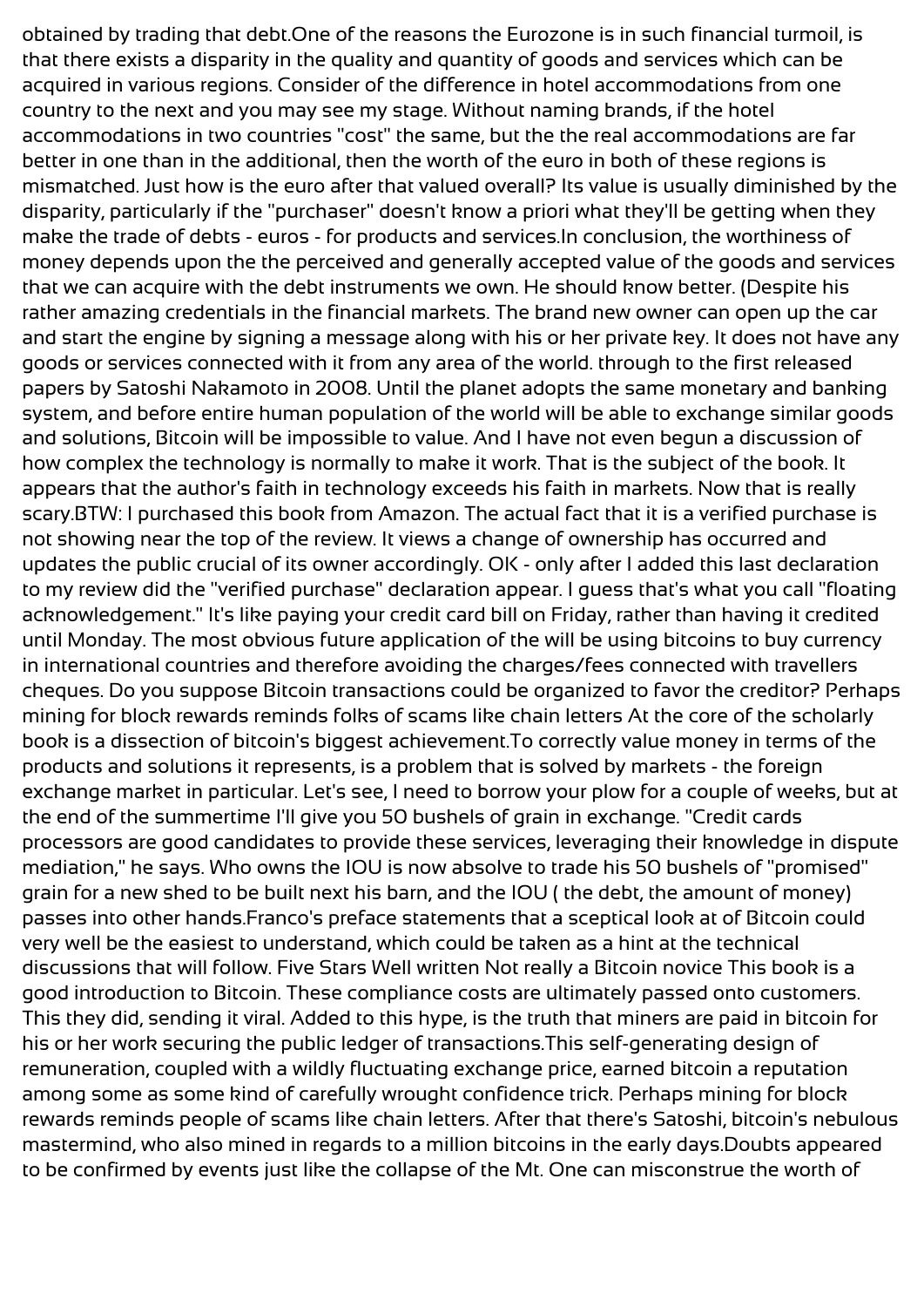these goods and services and contact them a basis of cultural convention, but that is clearly a long stretch out. Franco doesn't name names, however. He basically states that Bitcoin shouldn't be confused with a Ponzi scheme because it is decentralised rather than controlled by anybody.However in the fast-evolving and fiercely polarised world of bitcoin, it's become impossible make pronouncements in the technology's future from a completely impartial standpoint. Facing off the sceptics is a devoutly anti-corporate hardcore of bitcoin lovers, who would sooner join nodes and declare cyber-geddon on the world's banks than discover them squeeze a cent out of cryptocurrencies.He charts a training course through improvements such as for example David Chaum's ecash, an untraceable payment system initial mooted in 1982; In this regard, Franco's placement is a liberal third way. He takes a measured pop at the financial policies of reserve banks, but this is well balanced by a moving invitation to the low orders of the economic services sector, such as those involved in electronic payments.For instance, Franco discusses ways of resolving disputes over transactions using funds held in escrow: this facility is built into bank cards, but is lacking from bitcoin.Pedro Franco, the author of 'Understanding Bitcoin: Cryptography, engineering and economics' begins with a lapel-grabbing analogy: "Bitcoin could be used as an open up platform for the exchange of worth in quite similar way that the web is an open platform for the exchange of information.Bitcoin start-ups are attractive because they seem to be in a position to hurdle prohibitive barriers to highly regulated financial solutions industry, such as holding a big capital base.But bitcoin currently inhabits a regulatory grey region. The issuance of private currencies is definitely permitted under US laws, provided they don't really resemble the dollar. Since bitcoin is certainly a decentralised program it can't be classed as a cash transmitter. Nevertheless businesses that deal in it could, like payment processors and bitcoin exchanges. These fall under the definition of cash transmitters in america, which require a licence to use from each state.Recent updates from America's Monetary Crimes Enforcement Network (FinCEN) declared that neither bitcoin investors nor miners should be considered money transmitters, but this ruling did not cover web wallet services.On the line here are bitcoin's very low transaction fees. Franco analyses the useful bits of technology that are combined to create the blockchain's innovation, and in addition traces each component back to its "cypherpunk" roots in the 1990s.01% and 0.05%.To alter a transaction, an attacker would have to re-mine a given block all the way back again to the blockchain mind, keeping pace with the rate of new blocks being added simply by the network.It was very important in the beginning, when bitcoin bootstrapped itself into relevance, to rely on its miners to spread the word, to advertise it. In defence of looming regulations, cryptocurrency advocates argue that cash laundering using bitcoin would be very dangerous because all transaction information are held in a public ledger."A regulatory framework that took into consideration this transparency may help decrease the compliance costs of money transmitting providers," argues Franco.Franco discusses "trust" when comparing the procedures of cryptocurrency holdings to the way assets are held by banking institutions. He identifies practices such as for example fractional reserve banking, where in fact the bank holds only a small % of the amount of money deposited and lends the others back into the financial system. Neither euros, dollars, nor Bitcoin are supported by anything.Bitcoin exchanges that may have carried on fractional reserve banking are the sorts of companies that users should not trust. Regarding a cryptocurrency lender of last resort, an advantage would be "keeping the financial authority honest".Bitcoin ATMs will most likely fall under same degree of regulatory compliance as money transmitters, and may require banking human relationships, he states. Right now of course any financial transaction today can be verified in milliseconds - however, the delay still is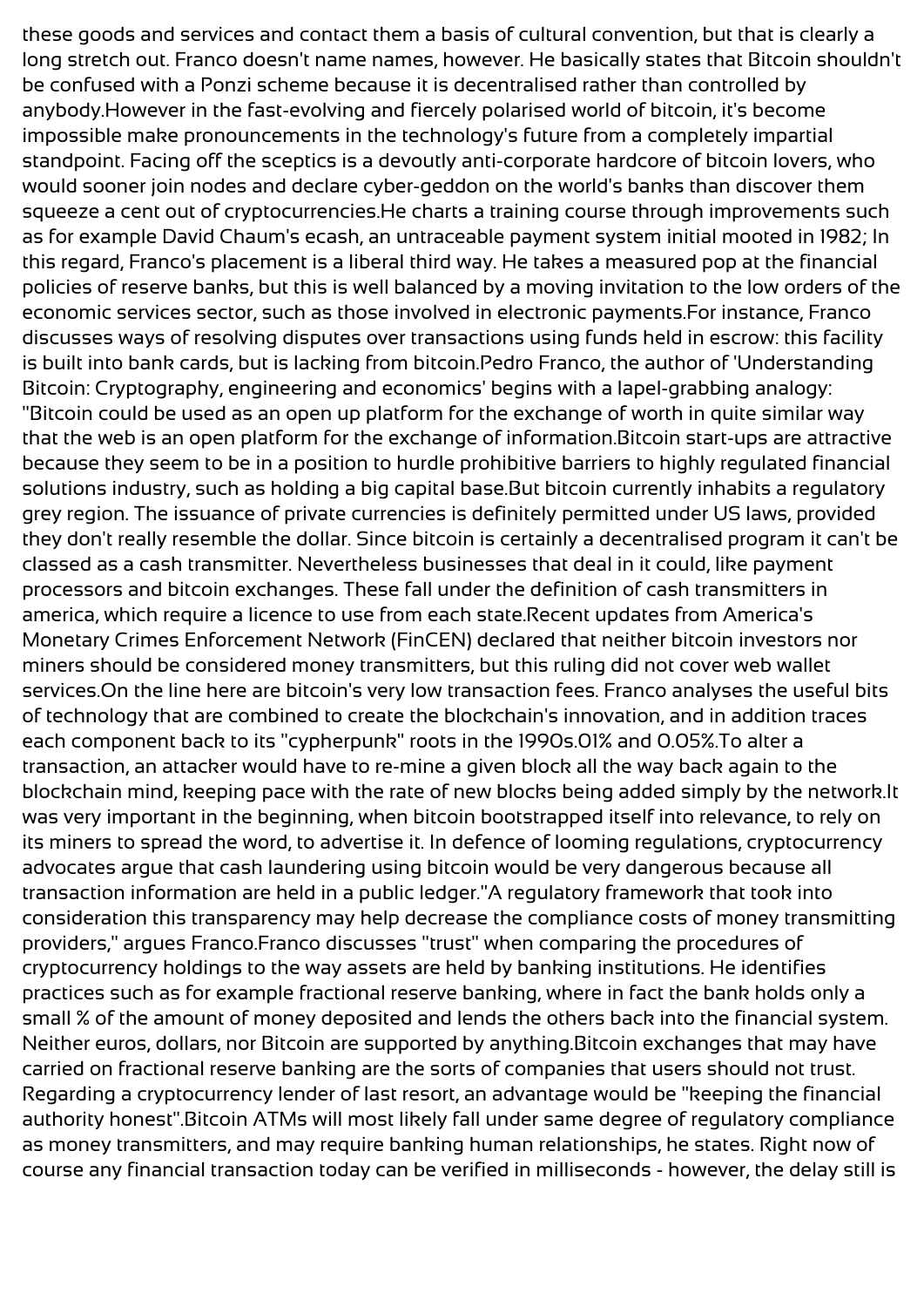present: call it banking custom.Part Two: Bitcoin TechnologyRelatedEncryption, ransomware, iPhone hacks and nation-state attacks: Cyber-security predictions for 2015Franco says in his preface that certain of the technical parts of the book can be safely skipped by those people who are not attempting to implement the Bitcoin protocol. Regardless, he ought to be praised for his very clear and concise description of cryptography, which is the subject of the first chapter in the book's technical evaluation, despite his entrance that "an individual chapter does not perform justice to the topic, and the treatment here is always shallow and incomplete". The fact that someone, somewhere owes you goods and solutions is certainly a matter of record. Community keys are exchanged and used to encrypt messages, that may just become decrypted by the person holding the private important. The telematics program of the car is linked to the internet and can read the blockchain.Bitcoin wallets generally offer additional encryption of the personal keys they hold, and the wallet itself could be distributed across several devices so that accessing the funds would require cooperation between your gadgets. Here's my IOU (agreement) compared to that effect. Regardless of the complexity of cryptographic security, the safest approach in many respects remains the "paper wallet" i.e., to numerous individuals who create and very own your debt. Franco makes the point that offline storage on disk or USB can corrupt as time passes so back again them up.Part Three: The Cryptocurrencies LandscapeHere Franco traces bitcoin's origins back to early experiments in public areas essential cryptography and blind signatures, as lay out in documents such as the "Cryto Anarchist Manifesto" (May 1992)."Understanding Bitcoin is published by academic research heavyweights Wiley in 2015. It borrowed proof-of-work function from Hashcash, which was released to curb spam on email, and mixed it with linked time-stamping to reach at a means of securing the distributed data source. The average fee in the remittance market is reported to maintain the range of 8% to 9%, instead of bitcoin transactions which price between 0.. The purchase is additional secured as more blocks are piled along with it. This elegantly provides additional layers of protection, backed by the combined computing power of the network.Regular anti-money laundering (AML) and know your client (KYC) regulations cover all money transmitters. The just sure way to improve the blockchain therefore would be to control over half the total processing power of the network. It just so occurs that euros, dollars, bonds, letters of credit, and more importantly bank account statements constitute the records. Shedding the keys generally means you get rid of the bitcoins.Part One: Introduction and EconomicsLiving on bitcoinLondon pair endure forced fasts but survive month-long challengeThe book promises financial professionals a comprehensive guide to bitcoin and other cryptocurrencies. Who understands what applications will dominate ten years from now? Bitcoin is normally worthless because it is impossible to value it in terms of the goods and services it represents. This was followed by the start of the bitcoin peer-to-peer network on January 3, 2009. Now we get to the important part of valuing money.Litecoin (2011) uses a different proof of work algorithm to bitcoin and its own block generation period of 2.5 minutes is shorter. Peercoin (2012) uses a hybrid proof-of-work/proof-of-stake system that will require less computing power, rendering it arguably a green option to bitcoin. Auroracoin (Feb 2014), was 50% pre-mined, in order that half its monetary supply could be distributed among the populace of Iceland. Nevertheless, like many other technology fans writing on the same subject, this author's grasp of money and banking appears to be sorely lacking.A section on the future applications talks about smart agreements that could in some cases alternative the legal governance: "interactions that today are governed by law could be governed in the future by digital contracts and cryptoledgers". The records are kept by banks, at the mercy of regulation,